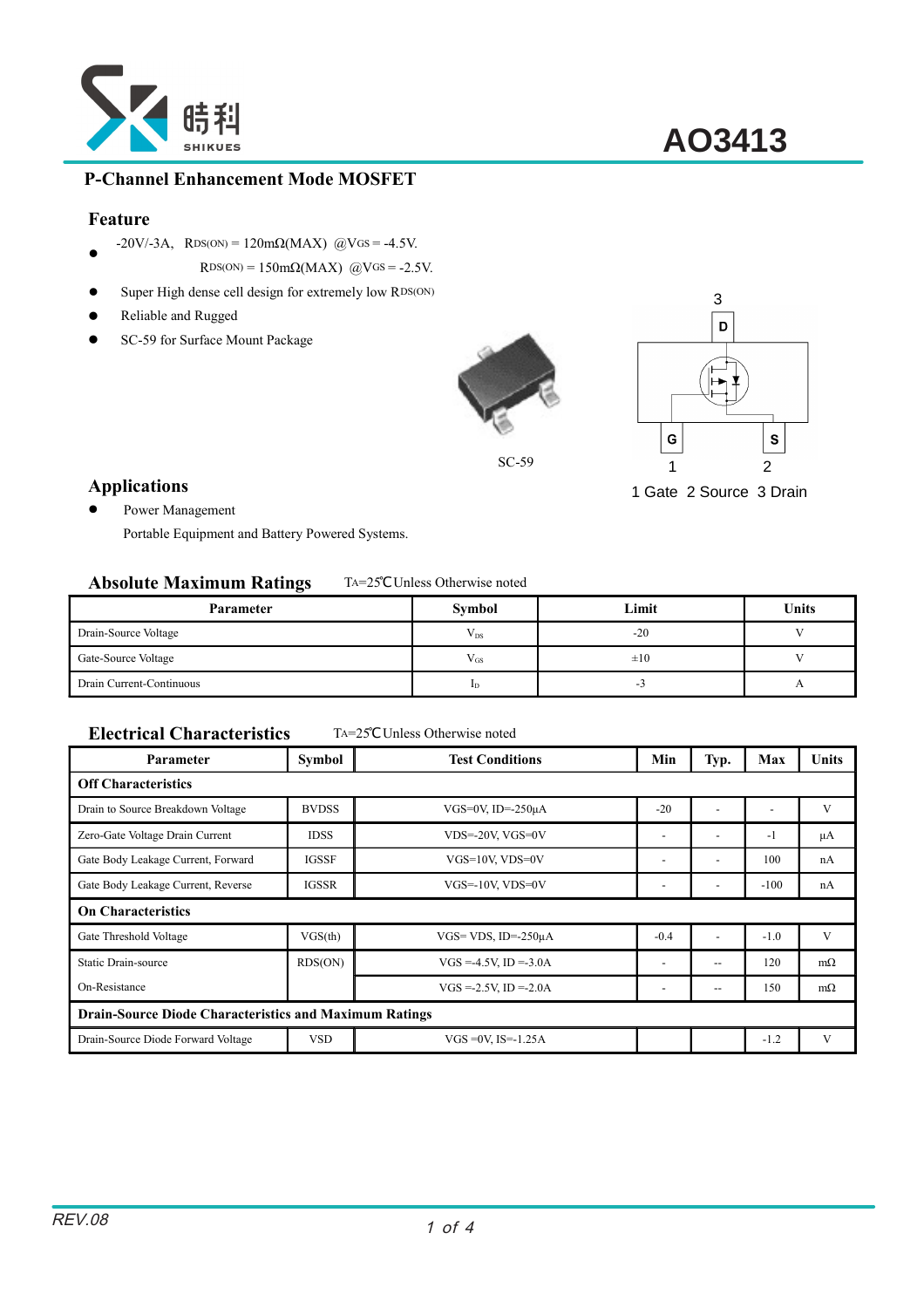

**AO3413**

### **Typical Characteristics**





**Figure 1**.**Output Characteristics Figure 2**.**Transfer Characteristics** 





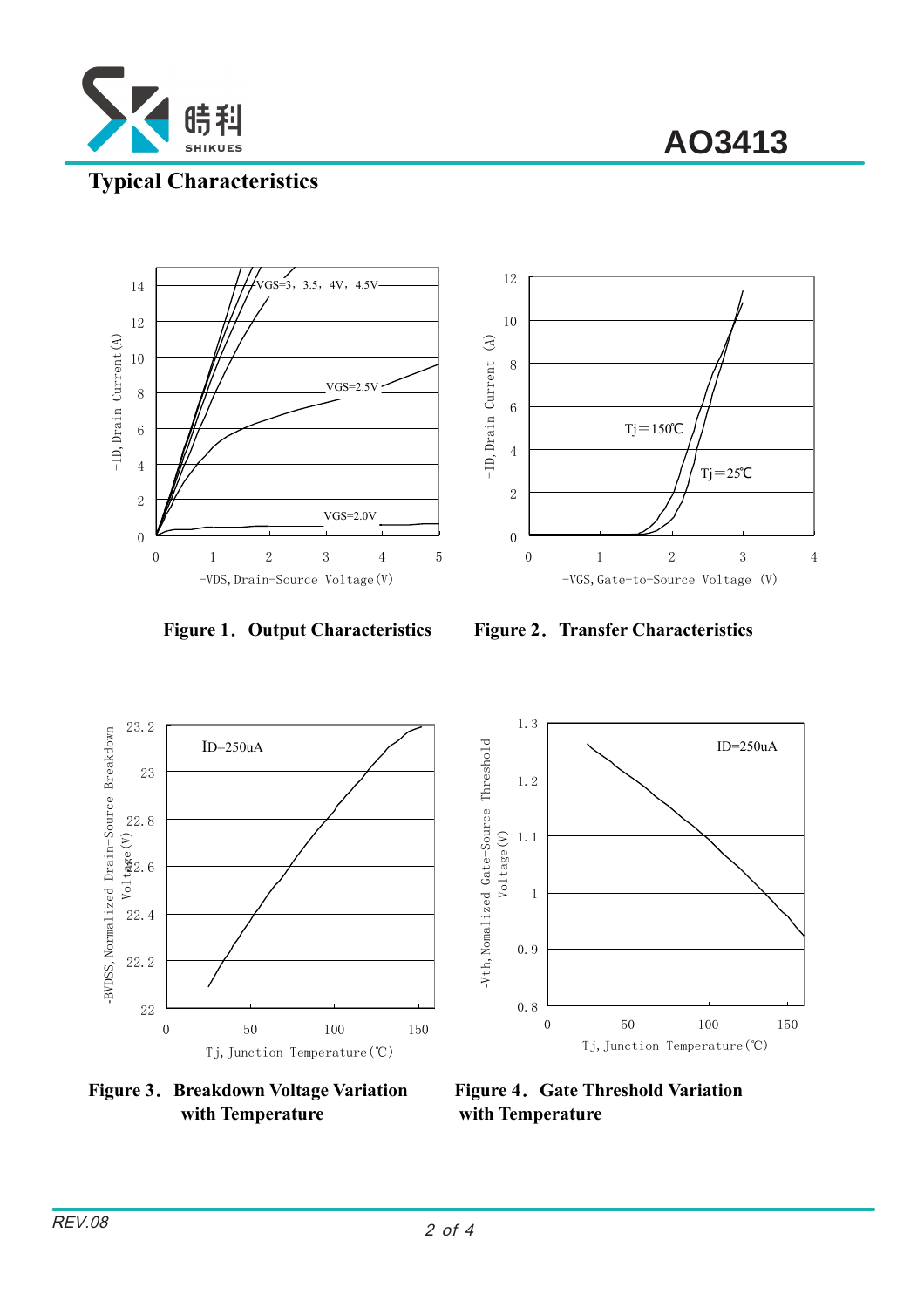

**AO3413**



**with Temperature** 

**Figure 5**.**On-Resistance Variation Figure 6**.**On-Resistance vs. Drain Current**